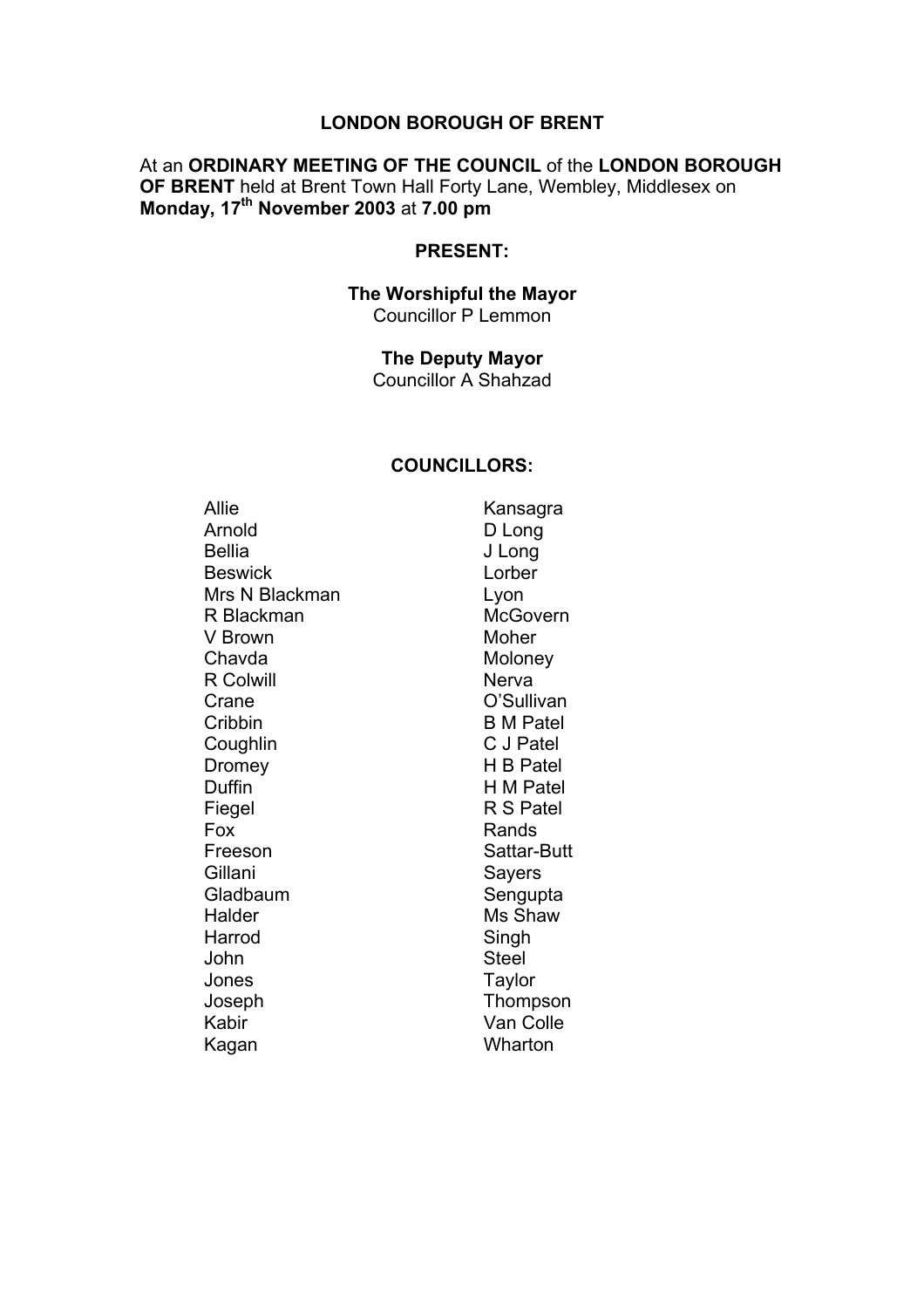# 1. **Apologies for Absence**

Apologies for absence were submitted on behalf of Councillors N Colwill, Davies, Farrell, Mrs Fernandes, Thomas and Zakriya.

### 2. **Minutes of Previous Meeting**

RESOLVED:-

that the minutes of the meeting of full Council held on  $20<sup>th</sup>$  October 2003 be confirmed as a true and accurate record, subject to the final paragraph of minute 11 being amended to reflect the view of the UDP Inspector on the former Philips garage site and to a recorded vote being shown as having been taken on the motion put by Councillor Rands (amendments incorporated).

### 3. **Declarations of Interests**

At this meeting there were none.

### 4. **Mayor's Announcements**

The Mayor congratulated former Mayor Len Snow and his wife Joan on reaching their 80<sup>th</sup> birthdays and celebrating their Diamond wedding anniversary.

He also congratulated Councillor Halder on the recent birth of his baby girl.

The Mayor congratulated all concerned with the organisation of Diwali 2003. He felt this had been the best ever both at Ealing Road and at local temples and particularly mentioned Councillor Ramesh Patel who had worked hard with Transport for London and local residents to ensure that access to the Neasden Temple was better than before.

The Mayor alerted councillors to the first fund-raising event for the Paul Daisley Trust on 21<sup>st</sup> November at the 'Corrib Rest', Salusbury Road, NW6.

It was with sadness that the Mayor announced the death of Mr John McGlone, a member of the Labour Party in Willesden for more than 50 years and an active member of local trade unions.

The Mayor invited everyone to his Christmas Party on Saturday, 13<sup>th</sup> December 2003.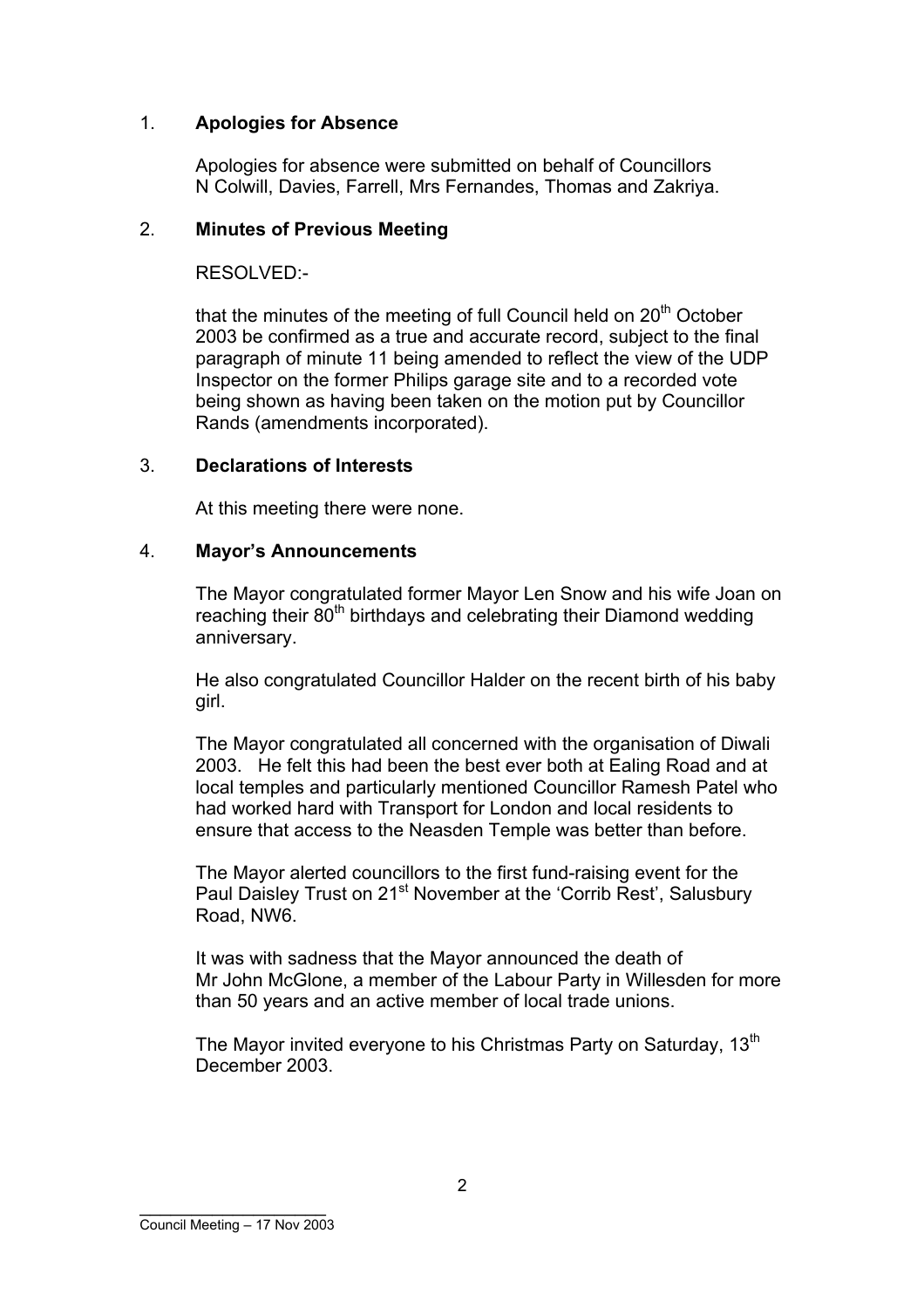## 5. **Procedural Motion**

Councillor Moloney moved a procedural motion that had been circulated in his name, which was put to the vote and CARRIED:-

## RESOLVED:-

that the debate on Summons items 5(a) and 5(b) be taken together and that the Labour Group, Conservative Group and Liberal Democrat Group be allowed one member each to speak for up to three minutes on the items and any member wishing to move a motion or amendment to a motion may only do so during their three-minute contribution.

### 6. **Councillor Access to the Local Government Pension Scheme and Adjustments to Brent's Discretionary Policies**

# *Members' Allowance Scheme*

Councillor R Blackman stated that he did not feel that there had been the opportunity to properly discuss these issues. He felt that there remained outstanding issues around what was expected of councillors within their differing roles and that this needed to be resolved before a scheme of allowances could be agreed. He also felt that there was a need for a more independent view of what the allowances should be with greater standardisation across London.

Councillor Lorber moved a motion circulated in his name not to make pension contributions for councillors in the current financial year, to ask the Standards Committee to consider the matter and to reconsider the issue as part of the budget making process later in the year. In putting the motion he stated that any further report on the issue should explain what alternative pension schemes existed that would not require the Council taxpayer to make a contribution. Councillor Lorber referred to the recommendations of the Association of London Government's independent review panel on Members' Allowances which he felt were in conflict with Brent's scheme. He moved a further motion circulated in his name asking the Council to note that the number of special responsibility allowances under Brent's scheme was higher than that recommended by the independent panel and asking that the matter be referred to Standards Committee for it to take a view on both the number of SRAs, and the levels of payment. The motion also put forward some views on what other changes to the scheme should be made and proposed that only changes that reduced the cost of the allowance scheme should be implemented in the current financial year.

Councillor Kagan pointed out that the Association of London Government independent panel had reported on the new regulations regarding pensions and co-opted members and otherwise was not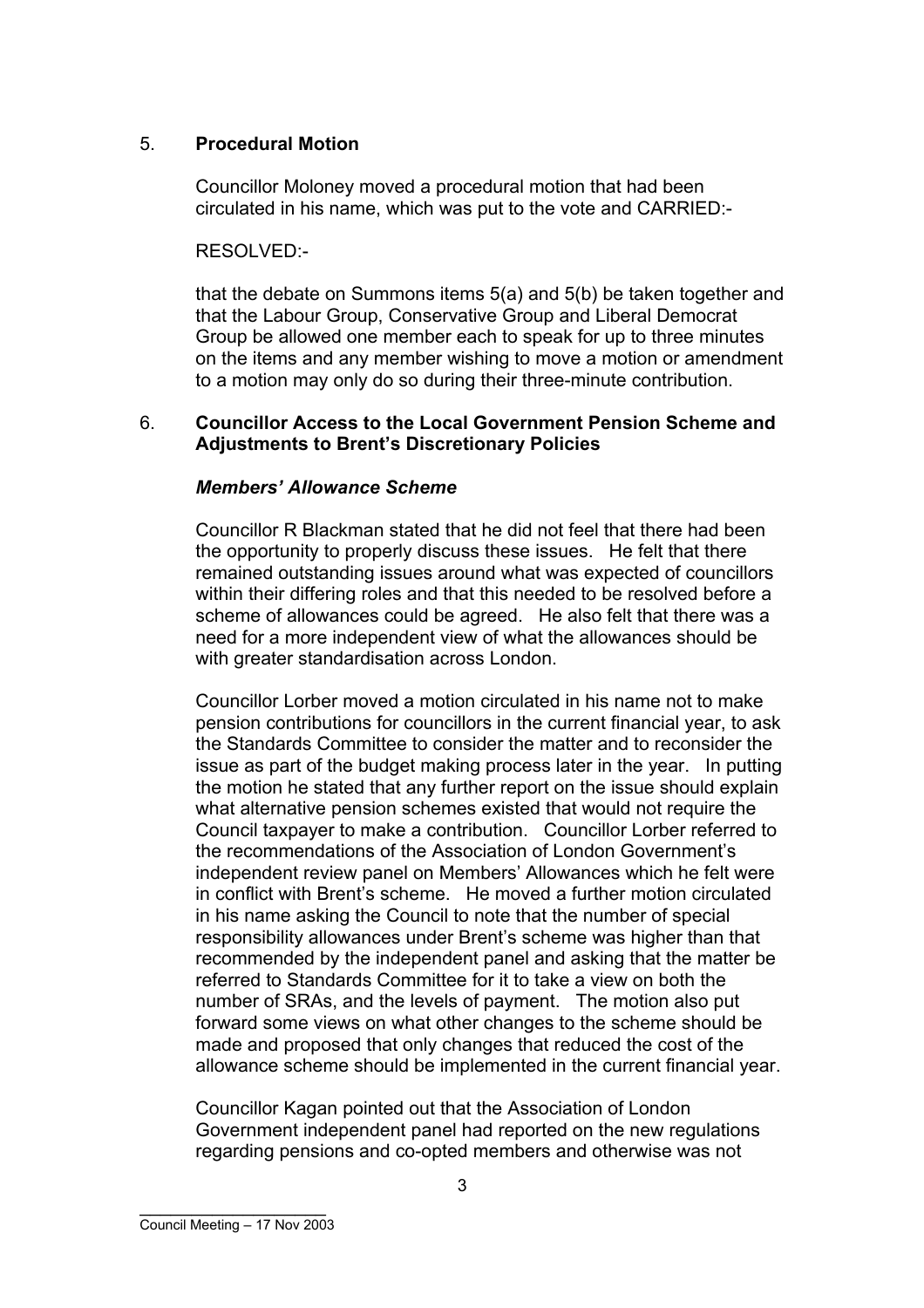recommending any substantial changes to the level of allowances set out in its previous report which the Council had had regard to when agreeing its current scheme. She stated that she would be moving not to include any councillor in the pension scheme for the time being, pointing out that nearly 50% of members only received the basic allowance and the pension benefit for them would not be meaningful. Her motion also included a proposal to pay the co-opted and independent members an allowance in line with the recommendation of the independent panel but at a lower rate. Councillor Kagan made the point that the independent panel recommended that members receiving allowances should report on their activities on an annual basis. To this end role descriptions for members were being developed and it would be proposed that all members should report on an annual basis on their duties and activities for that year. Finally, Councillor Kagan pointed out that her motion proposed SRAs for the Chairs of the Scrutiny and Overview sub-committees. Councillor Kagan then moved the motion which had been circulated in her name.

The motion put by Councillor Lorber on pensions for members was put to the vote and declared LOST. In accordance with the provisions of standing order 48(c), the voting on this motion was recorded as follows:-

| <b>FOR:</b>         | <b>Cllr Lorber</b>                                                                                                                                                                                                                                                                                                                                                                                                                                                                        | 11   |
|---------------------|-------------------------------------------------------------------------------------------------------------------------------------------------------------------------------------------------------------------------------------------------------------------------------------------------------------------------------------------------------------------------------------------------------------------------------------------------------------------------------------------|------|
| <b>AGAINST:</b>     | Councillors Arnold, Bellia, Beswick,<br>Mrs N Blackman, R Blackman, V Brown,<br>N Colwill, R Colwill, Crane, Cribbin,<br>Coughlin, Dromey, Duffin, Fiegel, Fox,<br>Freeson, Gillani, Gladbaum, Halder,<br>Harrod, John, Jones, Joseph, Kabir,<br>Kagan, Kansagra, D Long, J Long, Lyon,<br>McGovern, Moher, Moloney, Nerva,<br>O'Sullivan, B M Patel, H M Patel,<br>H B Patel, R S Patel, Rands, Sattar-Butt,<br>Sayers, Sengupta, Singh, Steel, Taylor,<br><b>Thompson and Van Colle</b> | (47) |
| <b>ABSTENTIONS:</b> | None                                                                                                                                                                                                                                                                                                                                                                                                                                                                                      |      |

The motion put by Councillor Lorber on a members' allowances scheme was put to the vote and declared LOST.

The motion put by Councillor Kagan was put to the vote and declared CARRIED.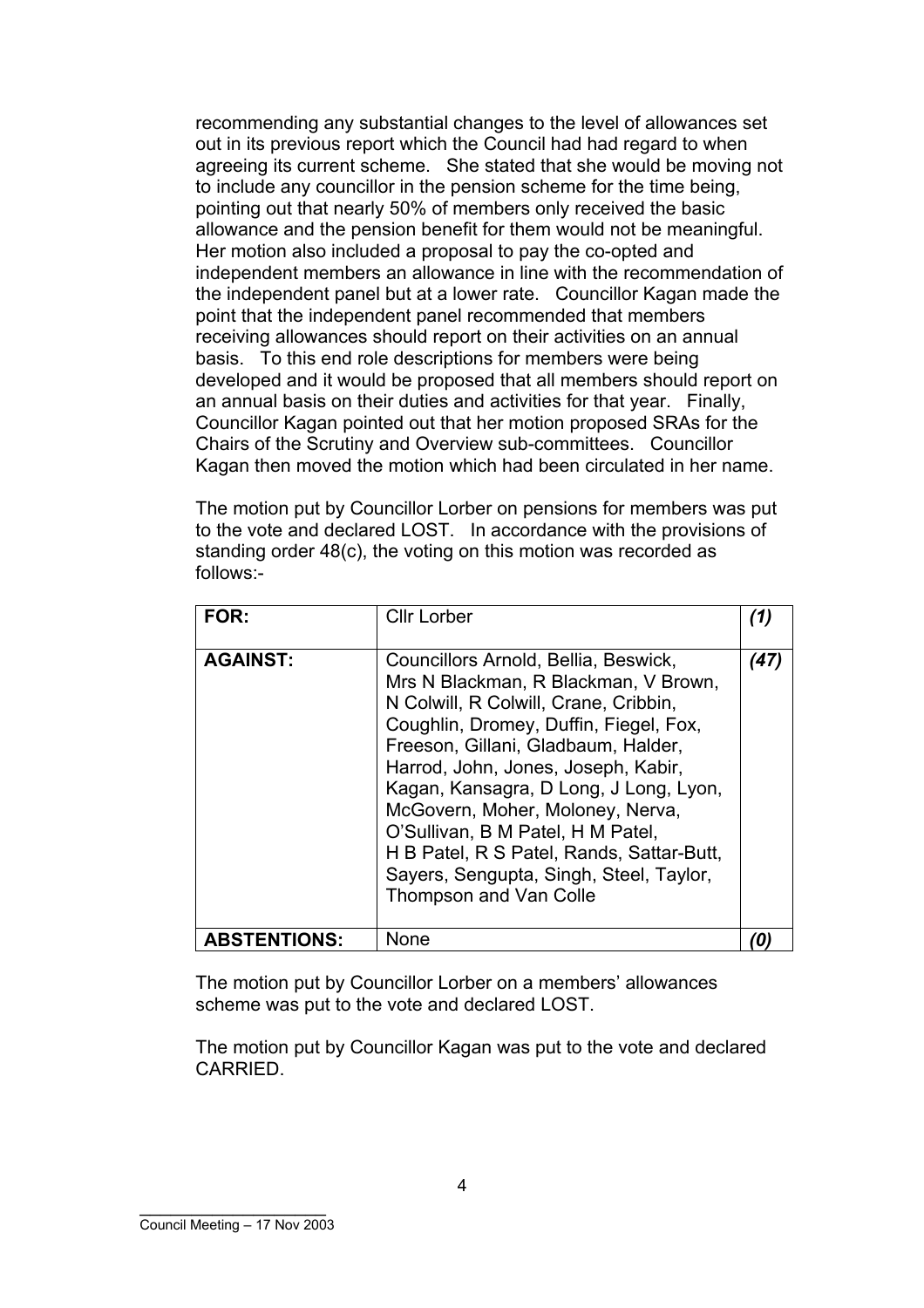RESOLVED:-

- (i) that the Council agrees not to include any councillor in the pension scheme for the time being;
- (ii) that appendix 1 to the report on members' allowances be adopted subject to the following amendments:-
	- (a) that the allowance paid to voting co-opted members (including the members of the Standards Committee) be set at £200 per annum; and
	- (b) that in any case where a member is suspended or partially suspended all member allowances are withdrawn from that member for the period of the suspension.

# 7. **Appointments to Committees**

### RESOLVED-

that the membership of Planning Committee be changed as follows:-

Councillor D Long be appointed 1<sup>st</sup> alternate for Councillor Cribbin in place of Councillor John

Councillor Beswick be appointed 1<sup>st</sup> alternate for Councillor Singh in place of Councillor Jones

### 8. **Items Selected by Non Executive Members**

### (i) *Review of Bus Lanes in Brent*

Councillor Steel introduced the item he had raised concerning the implementation of bus lanes, particularly in Wembley High Road, the Harrow Road and the proposals for Willesden High Road. He asked the Council to call on the Executive to conduct a review of all the bus lanes implemented in the borough and seek withdrawal of those considered inappropriate. Councillor Steel added that on some roads bus lanes remained empty because buses did not run efficiently and he called for an overall reduction in the number of bus lanes rather than an increase.

Councillor Nerva stated that bus drivers were now better skilled in their jobs and there were more bus journeys in London now than 30 years ago. He stated many people could not afford to use a car and buses and bus lanes gave the majority of people the opportunity to move efficiently around London. He hoped that bus journeys could be improved rather than obstructed.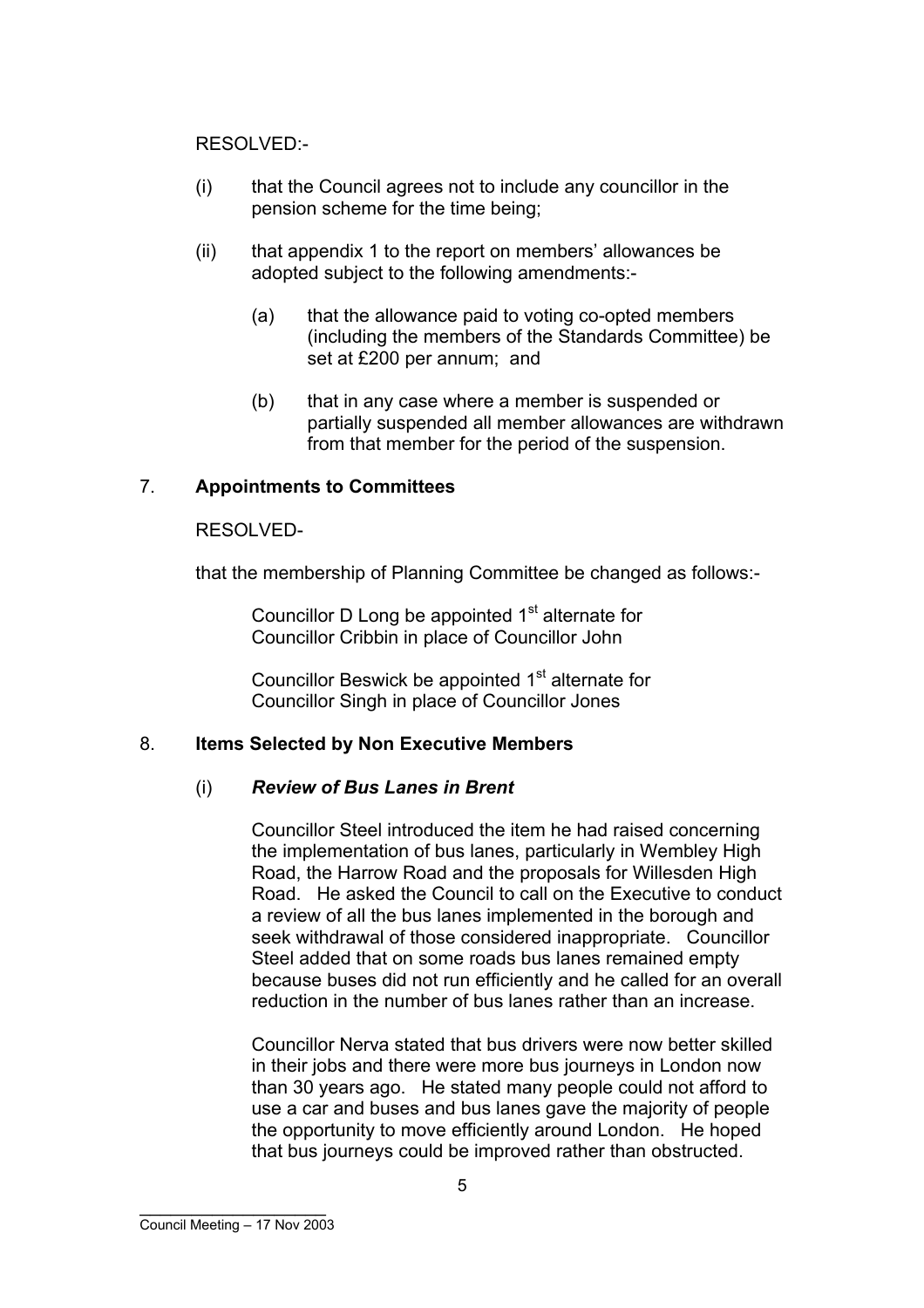Councillor Gillani stated that many traders in Willesden High Road did not want a bus lane introduced. Nevertheless the Highways Committee had decided to re-consult people in Willesden High Road and there was a feeling that the Council was already committed to the implementation of the bus lanes.

Councillor R Blackman referred to the negative impact bus lanes had on residential areas because the smaller local roads became rat runs as drivers sought to avoid the main roads which were restricted with a bus lane. He felt that the impact of bus lanes should be assessed on all roads in the area and not just the main road in question. He stated he was in favour of bus lanes where they were assessed as appropriate.

Councillor Jones responded by stating that she was pleased that this matter had been raised but pointed out that bus lanes took up only a small area of London's roads. Bus lanes were only introduced after consultation with the frontagers. Where issues had arisen site visits took place to look at the implications of introducing bus lanes. Councillor Jones felt no useful purpose would be served by referring this matter to the Executive.

RESOLVED:-

that the matter be not referred to the Executive.

#### (ii) *Town Hall Security*

Councillor H B Patel introduced the item he had raised concerning the need for better security at the Town Hall. He asked that the Council call on the Executive to conduct a proper review of security at the Town Hall. He added that security measures had been put in place at other Council buildings but not at the Town Hall and this had led to a number of incidents occurring. The Council needed to provide a safe secure environment where staff could concentrate on their work.

Councillor R Colwill emphasized that the Town Hall was the only Council building with an open door policy. He felt it was not for individual members of staff to have to protect themselves and the building. Proper investment in security was needed.

Councillor Coughlin responded by stating that this issue had been raised before and was being treated out of proportion to the risk. The Town Hall was a public building and would remain so. Various official inspection regimes had commented favourably on the openness and public accessibility of the building. Security had recently been reviewed and all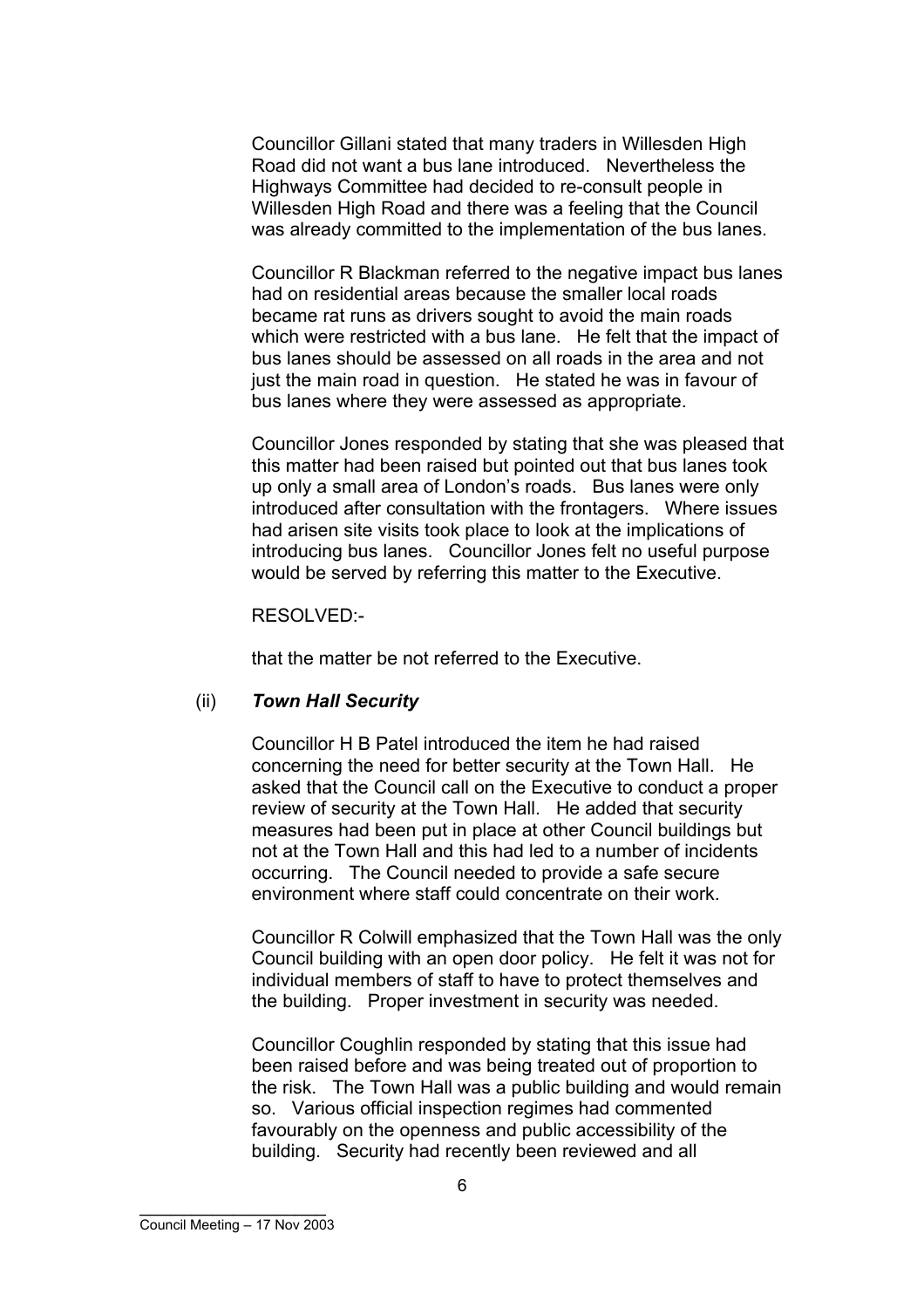councillors had been made aware of this. The Council would reiterate to all staff the security guidance that needed to be followed but he did not see any purpose in referring the matter to the Executive for further consideration.

RESOLVED:-

that this item be not referred to the Executive.

### (iii) **Anti-Social Behaviour**

Councillor Singh introduced his item by referring to the action taken against a gang of youths in the Welsh Harp Ward. He asked for the impact of anti-social behaviour orders to be assessed and to look at other ways in which the Council and its partner agencies could take action against anti-social behaviour. He stressed the serious impact some people's behaviour had on other people's lives. He referred to the sense of relief within the community since the anti-social behaviour orders had been served. However, it was imperative that the root causes of such behaviour were addressed and that there was a focus on prevention and rehabilitation. Nevertheless strong action against anti-social behaviour was required and he felt this needed all-party support and the support of all partner agencies in order to take the most effective action.

Councillor Duffin supported the raising of this issue and referred to problems within his Ward on which he had written to the Leader. He expressed concern that the draft Housing Service Development Plan did not identify the additional resources he felt were needed in this area.

Councillor Lorber stated that the anti-social behaviour orders had already been broken and there was uncertainty over how minor breaches would be dealt with. He felt the problem was caused by inadequate Police resources and that the Police Authority in London was centralised rather than under local control. He also questioned why it took so long for the authorities to gain the anti-social behaviour orders.

Councillor Steel disagreed with the points made by Councillor Lorber and expressed his support for Councillor Singh's item. He hoped that every aspect of antisocial behaviour could be dealt with.

Councillor Moloney stated that by pursuing anti-social behaviour orders the authorities had shown that they were prepared to take action to address the problems.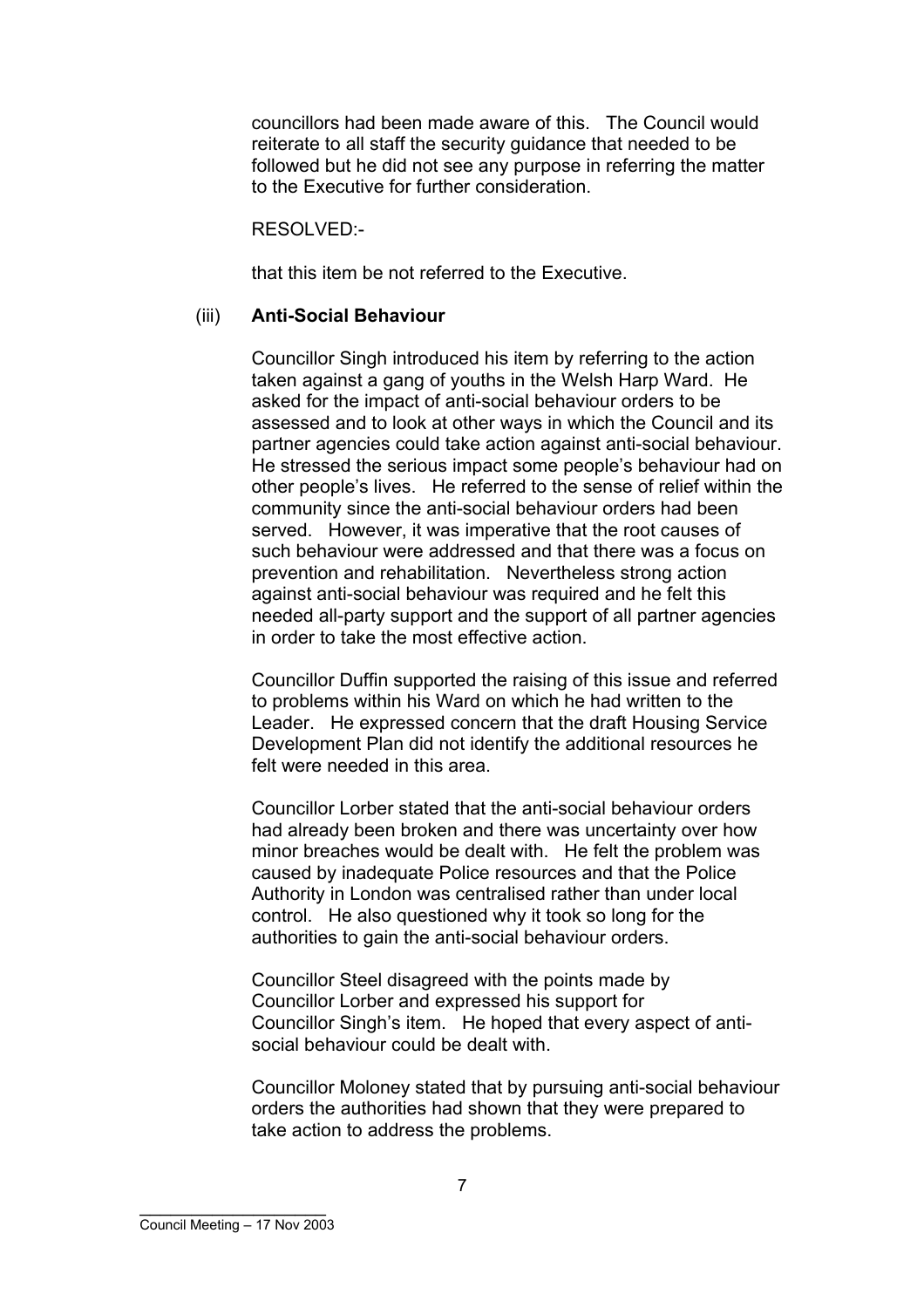In response, Councillor Beswick stated that it had taken £68,000 to prosecute the seven youths involved and that did not include officer time. The Council had called on its partner agencies to identify resources to pursue anti-social behaviour orders where necessary. There were other cases either proceeding through the courts or being looked at and this demonstrated the seriousness with which the Council regarded this matter. He accepted that an assessment of the action taken around antisocial behaviour orders was appropriate but added that the Council had put resources into supporting this work.

RESOLVED:-

that the Executive be requested to consider the impact of the anti-social behaviour orders taken out against the "Press Road gang", with a view to looking at ways and means by which the Council and its partner agencies could further tackle anti-social behaviour.

# 9. **Reports from the Executive**

### (i) *Update on Items Selected by Non Executive Members at Council during 2002/03*

Councillor Kagan referred to the report as circulated and moved that the Council note the actions taken.

### (ii) *Decisions Taken by the Executive under the Council's Urgency Provisions*

Councillor Kagan drew attention to the two items on which decisions had been taken by the Executive under the Council's urgency provisions.

# (iii) *Report from Chair of Overview Committee*

Councillor Nerva submitted his report and referred to the Overview and Scrutiny event taking place on 1<sup>st</sup> December 2003. Councillor Nerva outlined the workload of the Overview Committee. The Waste Management task group had completed its work and meetings had been held with lead members to explore how the task group's proposals could be accommodated within the budget discussions and he thanked Councillor Van Colle for his work as Chair of the task group. Councillor Nerva looked forward to the outcomes of the Older People's task group. He stated that the scrutiny of health was now in its second phase; where last year deliberations took place on what arrangements would be made this year the Health Overview Panel had been created. One of its first task was to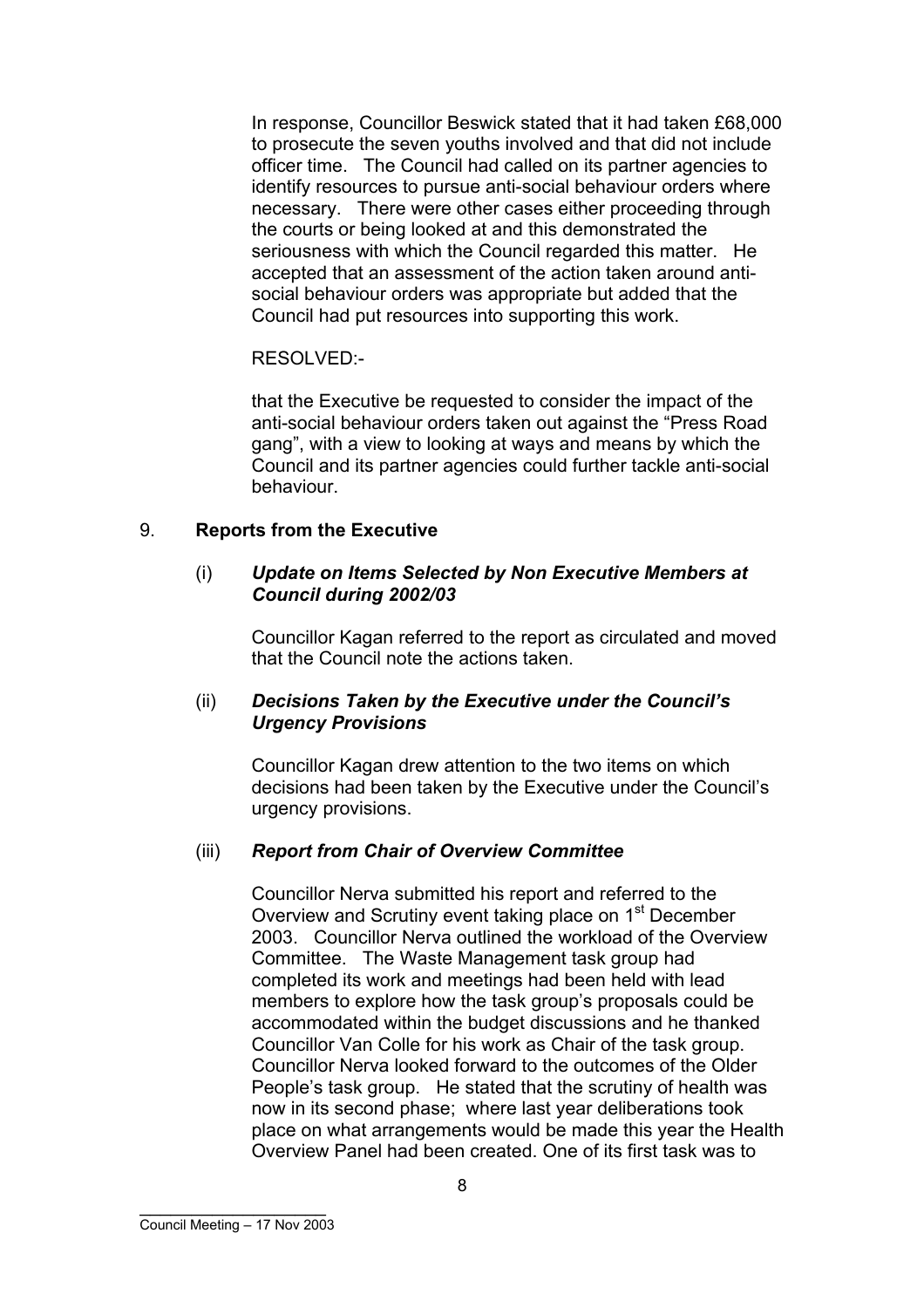look at TB within the Borough. Work had also started on how information from the area and user forums could best be processed for inclusion into the work of the Council and an outcome on this was expected in February. Finally, he mentioned the work being undertaken regarding Post Office services. He thanked all members and officers for their work in support of the Overview function.

## (iv) *Report from Chair of Scrutiny Committee*

Councillor Taylor stated that although he had no written report to submit to the Council this time, the Management Board had reviewed the number of meetings of scrutiny sub-committees that had taken place so far which totalled 19. He reassured the Council that a lot of activity was taking place to make the new scrutiny arrangements work.

# 10. **General Debate**

Members debated the items included under the report from the Executive, Chair of Overview Committee and Chair of Scrutiny **Committee.** 

Councillor Freeson questioned the accuracy of the response given to the non Executive member item concerning strategic planning for Kilburn High Road and hoped that this could be corrected. He questioned why the Council had not been told that what was requested by Councillor Thompson in his item had not been progressed due to lack of resources. He hoped quicker action could be taken in future. Councillor Rands felt that lack of progress was a recurring theme on the items raised by non Executive members and that the whole process needed to be reviewed.

Councillor Van Colle raised the issue of the report of the Waste Management Task Group. He spoke of the possible confusion concerning recycling which needed to be clarified and emphasized the scope for a combined heat and power facility within the Wembley redevelopment area. He looked forward to the introduction of the task group's proposals. Other members hoped that the issue of waste management was seen as a priority by the Council and that recycling initiatives could be progressed and expanded.

Councillor Jones acknowledged the points made regarding waste management which would be discussed by the Executive in December. She also acknowledged the delay in pursuing initiatives around the Kilburn High Road area. Councillor John added that the Executive would take account of the points made regarding tracking the non-Executive member items raised and reporting to Council on progress. She acknowledged that infringements of the anti-social behaviour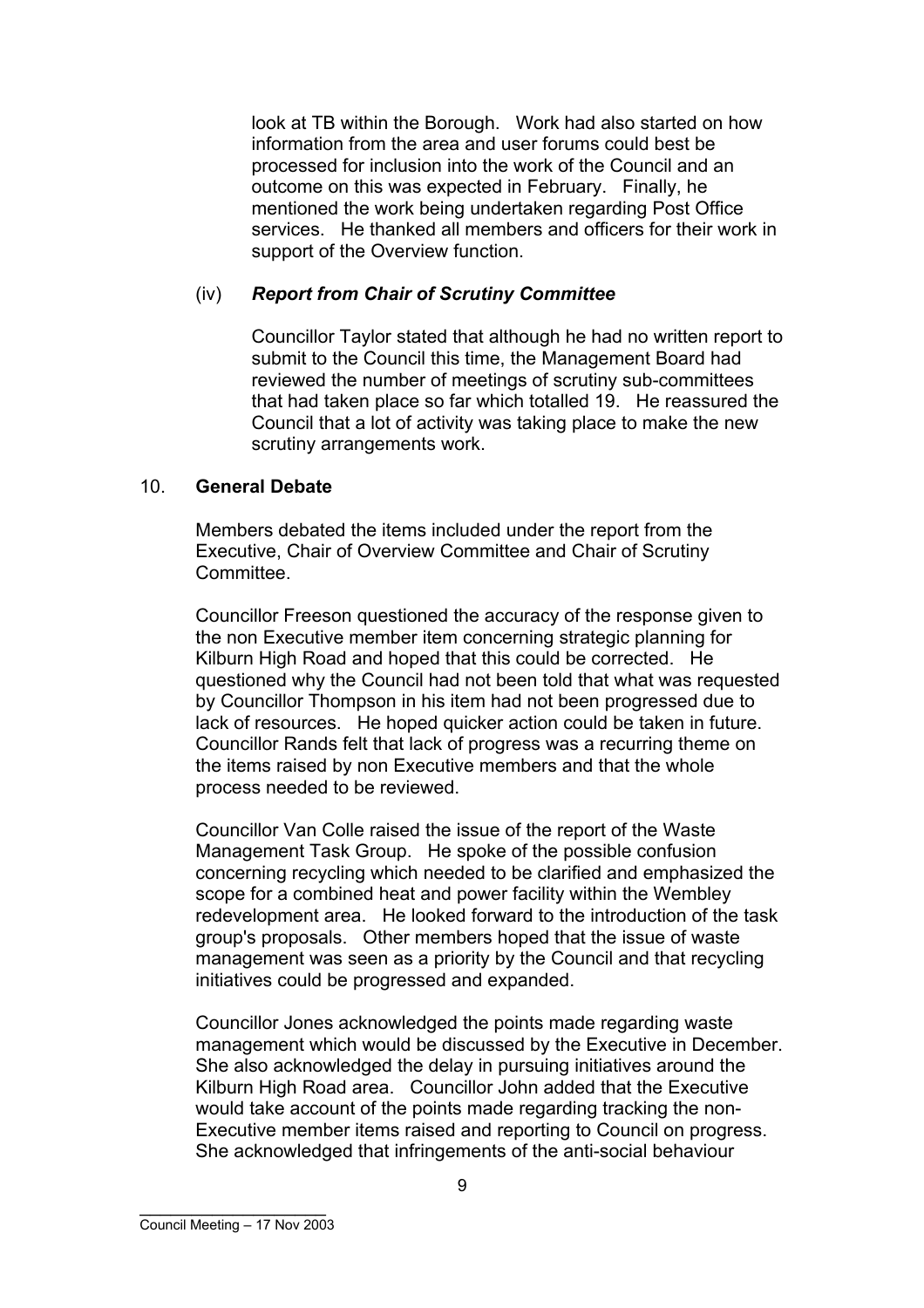orders had occurred and that the authorities had to remain vigilant but stressed that the gang had now gone from the area. She acknowledged the points made about waste management and recycling.

RESOLVED:-

- (i) that the actions taken as a result of the non Executive members' items raised during 2002/03 be noted;
- (ii) that the items considered by the Executive on  $12<sup>th</sup>$  November 2003, which were not included in the Forward Plan, be noted.

# 11. **Procedural Motion**

Councillor Moloney moved a procedural motion regarding the 1<sup>st</sup> reading debate, which was put to the vote and CARRIED.

# RESOLVED:-

that the time allowed for the  $1<sup>st</sup>$  reading debate be extended to one hour with the Leader being given up to five minutes to present the reports, to be followed by a general debate to begin with the Deputy Leader and the Leader being called to make a final contribution to close the debate.

# 12. **1st Reading Debate of 2004/05 Budget**

The Leader asked the Council to reflect on the progress it had made over the years. She referred to the various awards it had won including three Beacon Council awards, the achievement of IiP across almost all of the Council, twelve Chartermarks, nine Beacon schools, two Leading Edge schools and 27 other awards. She also referred to the various Inspection regimes that had commented favourably on the Council's performance. The Leader quoted from passages of the Comprehensive Performance Assessment report which had recently been updated. She stated that this demonstrated a record of success for the Council which she intended to build upon. She stated that the Council's priorities were the residents' priorities.

At this point the time permitted for the Leader's speech had expired and Councillor D Long moved that the Leader be further heard to allow her to complete her speech. This was CARRIED.

The Leader continued by referring to the recent successful anti-social behaviour orders taken out against seven youths and the 14 unacceptable behaviour orders being pursued. She stated that the Administration would continue to build on the successes achieved.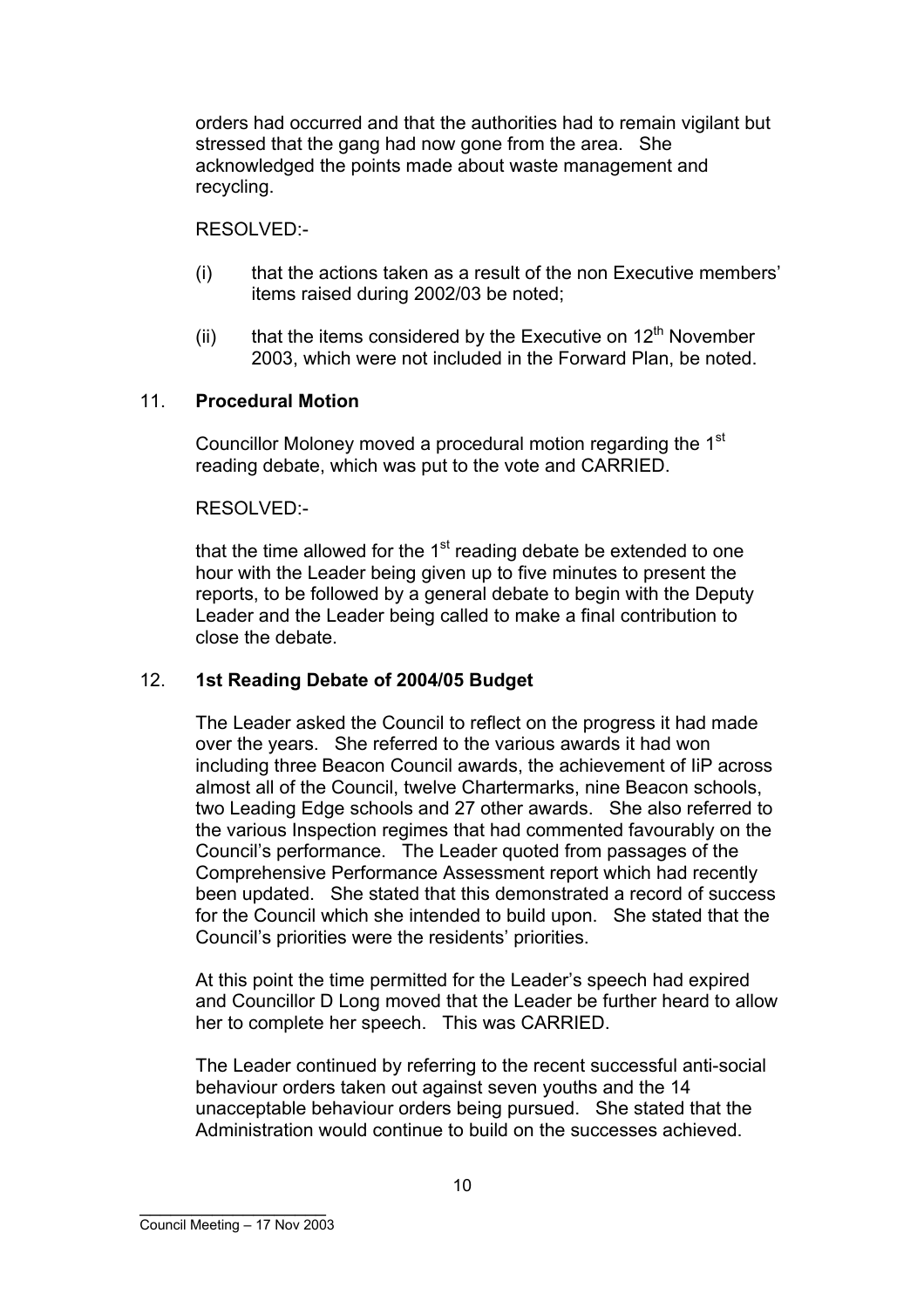The Leader stated that this item provided the opportunity for non-Executive members to put forward ideas for inclusion in the budget but she made it clear that the Administration would continue to concentrate on improvements to the public realm. She concluded by drawing attention to the building of the new National Stadium which would provide the catalyst for the regeneration of the surrounding area.

Councillor Coughlin emphasized that the papers before the Council did not reflect the views of the Administration or anyone else at this stage but instead were a position statement based on the information currently known. He pointed out that there were additional issues to consider which were the Prudential Capital Scheme, local discretion on Council Tax discounts and the possibility of capping. He pointed out that 75% of the Council's funding came from Government grant. He drew attention to the budget matrixes and the savings and growth bids that had been identified. Councillor Coughlin announced that it was the Administration's intention to fully passport the schools' budget. He welcomed the 4% increase per pupil. He welcomed the chances the new Prudential approach to borrowing for capital purposes presented for local authorities. Councillor Coughlin drew attention to the powers for offering discretionary discounts and the drawbacks to this as set out in paragraph 14.9 of the report. Councillor Coughlin concluded that there were difficult decisions to be made but the Administration was clear about its priorities and would ensure that Brent continued to have one of the lowest Council Taxes in London.

Councillor Gladbaum raised the issue of the relocation of The Grange Museum. She stated that on its present site insufficient people were able to attend the museum despite it being well known. Next year the Council should know if a Heritage lottery bid had been successful.

Councillor Rands felt that improving the condition of the Borough's quieter roads was a priority to which some longer term thinking was required. He also felt that a report on how to deal with the maintenance of grass verges should be prepared acknowledging that whilst such verges were aesthetically pleasing, the practicalities were that many in narrow roads were unsuitable. He also felt that residents suffered from an erratic refuse collection service with a frequent reason for refuse not being collected being given as a vehicle breakdown. He referred to the problem when service roads were adopted by the Council but did not appear to be added to the street-sweeping contract. Finally, Councillor Rands referred to the difficulties the Sudbury Court Residents' Association had encountered in attracting sufficient planning resources to support their conservation area. Planning had suffered from a turnover of staff and he felt there was a need for a longer term investment in time, training and money within Planning to look after the Borough's conservation areas. Instead an exercise had been carried out to review them. He felt that a number of the growth areas included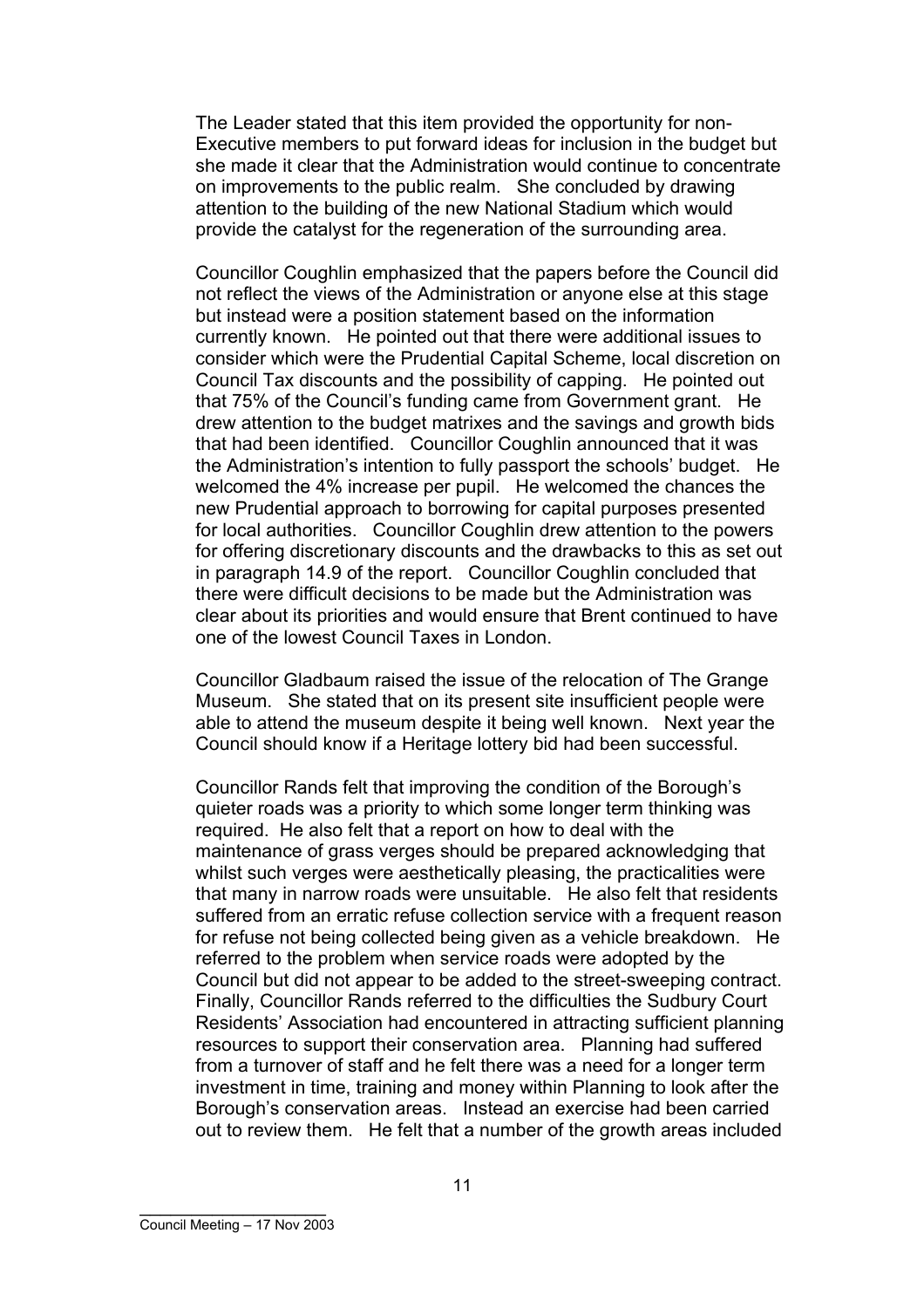in the Corporate Services list needed to be reconsidered so that funding could be re-directed.

Councillor Harrod expressed his wish to see extra money made available to develop more initiatives around anti-social behaviour orders and provide support for victims. He also felt action needed to be taken to redress the debt of money owed to rent payers who in the past had borne a disproportionate liability which had advantaged the Council tax payer. He pointed out that for five of the last six years there had been no rent increase and he hoped that it would not be necessary to increase rents for next year.

Councillor Allie commented that the priorities for spending in 2004/05 provided no commitment to addressing the dire need for housing in the Borough and to bring existing housing up to decent standards and reduce the use of bed and breakfast accommodation. He also referred to the issue of housing for key workers and pensioner poverty, stating that many pensioners were unable to adequately heat their homes.

Councillor J Long felt the Council needed to provide funding for an additional civil advice worker to deal with all the cases received by Trading Standards. She also referred to the lack of a mobility forum which would affect many people and she asked whether the Council would lose out in attracting funding because it had not got such a forum in place.

Councillor Fiegel referred to the size and structure of the Communications/Consultation Unit and referred to the number of publications it produced. He felt resources could be re-directed to improve the conditions of roads and pavements in the Borough.

Councillor Thompson welcomed the Administration's intended aim of increasing resources to improve roads and pavements. He felt it essential that these sums were not reduced from the level indicated in the papers. He made a particular request for investment in the regular cleansing of the new paving in Kilburn High Road to keep it looking good. He also made a request for resources to be allocated towards the repair of the chapel and pathways in Paddington Cemetery and the consequent need to support the Cemeteries Investment Programme.

Councillor Sayers maintained there was an absence of any parking enforcement officers within his area of the Borough. He stated that Hassop Road had become a 'no go' area. He alleged that traffic wardens were not carrying out their job properly and cars were being left parked in the road all day. He referred to what he saw as the disgraceful condition of the Cricklewood Broadway pavement. Councillor Sayers also felt that the Council had failed to address the derelict condition of Dollis Hill House. Finally, he mentioned his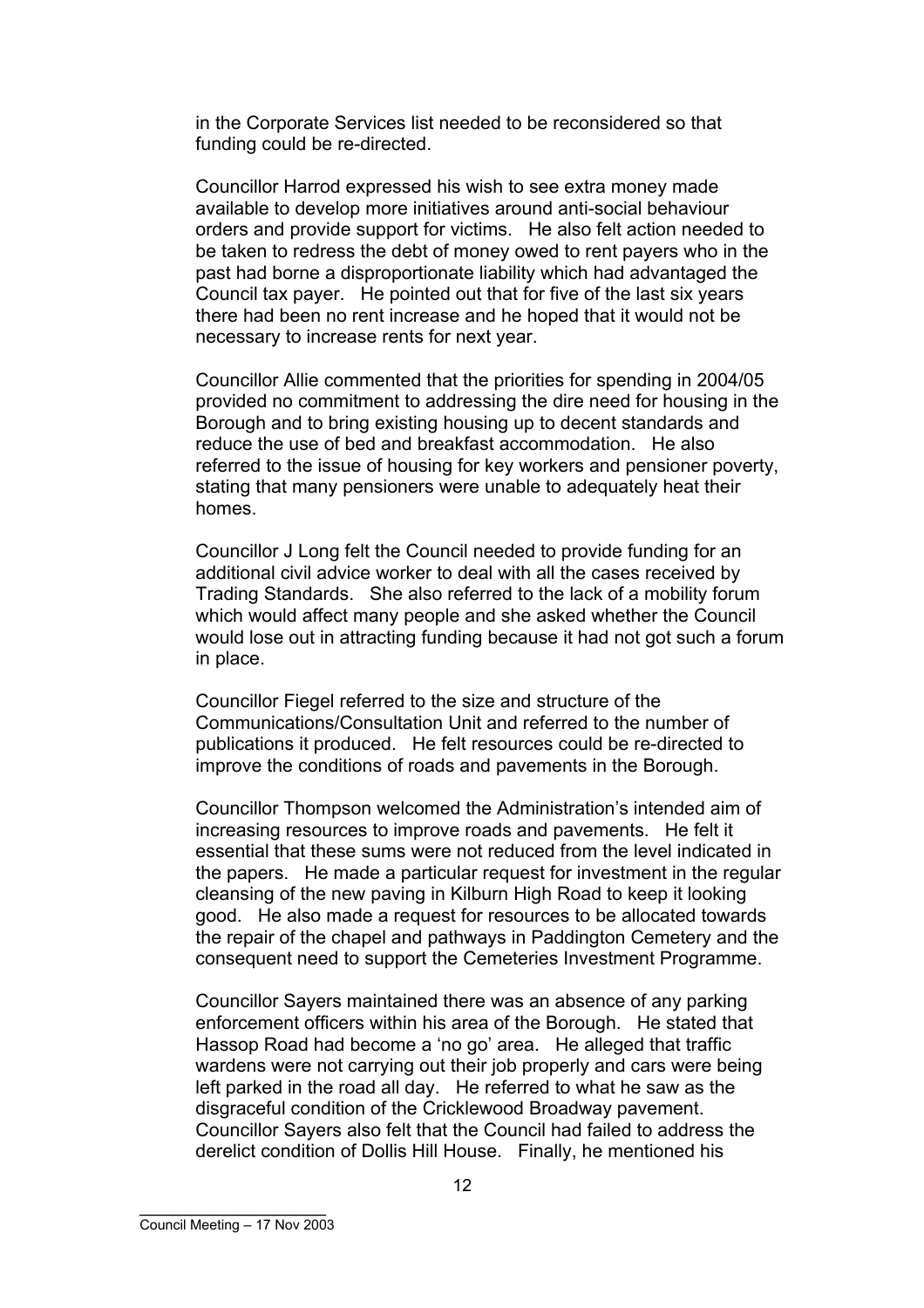disappointment that once again the Brent side of Cricklewood Broadway did not have any Christmas lights.

Councillor Arnold spoke in support of the warden services and their successes. She felt that efficiency measures needed to be encouraged and an increase in the services supported. She felt other initiatives around the warden services and the pursuit of anti-social behaviour orders also needed supporting.

Councillor Van Colle stated that there was a lack of planning enforcement within the Borough which allowed developers to constantly breach planning control. He referred to the Environmental Services' Service Development Plan which indicated an intention to pursue the implementation of controlled parking zones which he felt were deeply unpopular in some areas. With regard to waste recycling, Councillor Van Colle stated that the Overview task group had thought that the investment required would be met by capital monies but the papers indicated that this would be met by revenue funding. He also referred to the recommendation of the task group to re-sign the location of recycling facilities which appeared not to have been picked up.

Councillor Lorber stated that there was general dissatisfaction over lack of enforcement within controlled parking zones. He also stated that there was a need to improve the Onyx contract. He felt it was time to address the street cleaning and associated services by taking them back in house. He felt that there needed to be a start made in planning to improve the cleanliness of the Borough.

Councillor R Blackman pointed out that the Liberal Democrat Group had previously supported the award of the contract to Onyx. He also stated that many of the services that had received awards, as referred to by the Leader, had begun their improvement under the previous Conservative Administration. Councillor Blackman stated that the reality was that the Government largely controlled the level of Council Tax the Council would have to levy and the key issue was therefore how much the Government grant would be for Brent and the affordability level of residents. They had already suffered from large increases and the proposals in the papers before Council represented an unsustainable level of spend.

The Leader responded to the first reading. She made it clear that the Administration had no intention of cutting back on the number of publications produced by the Communications and Consultation Unit. She stated that an increased level of funding had already been spent on improving roads and pavements within the Borough in an effort to address what was a London-wide issue. She accepted that the Paddington Cemetery was a good asset to the Borough. She confirmed that wardens were operating effectively in the Borough and stated that a decision on Dollis Hill House would be made soon. She